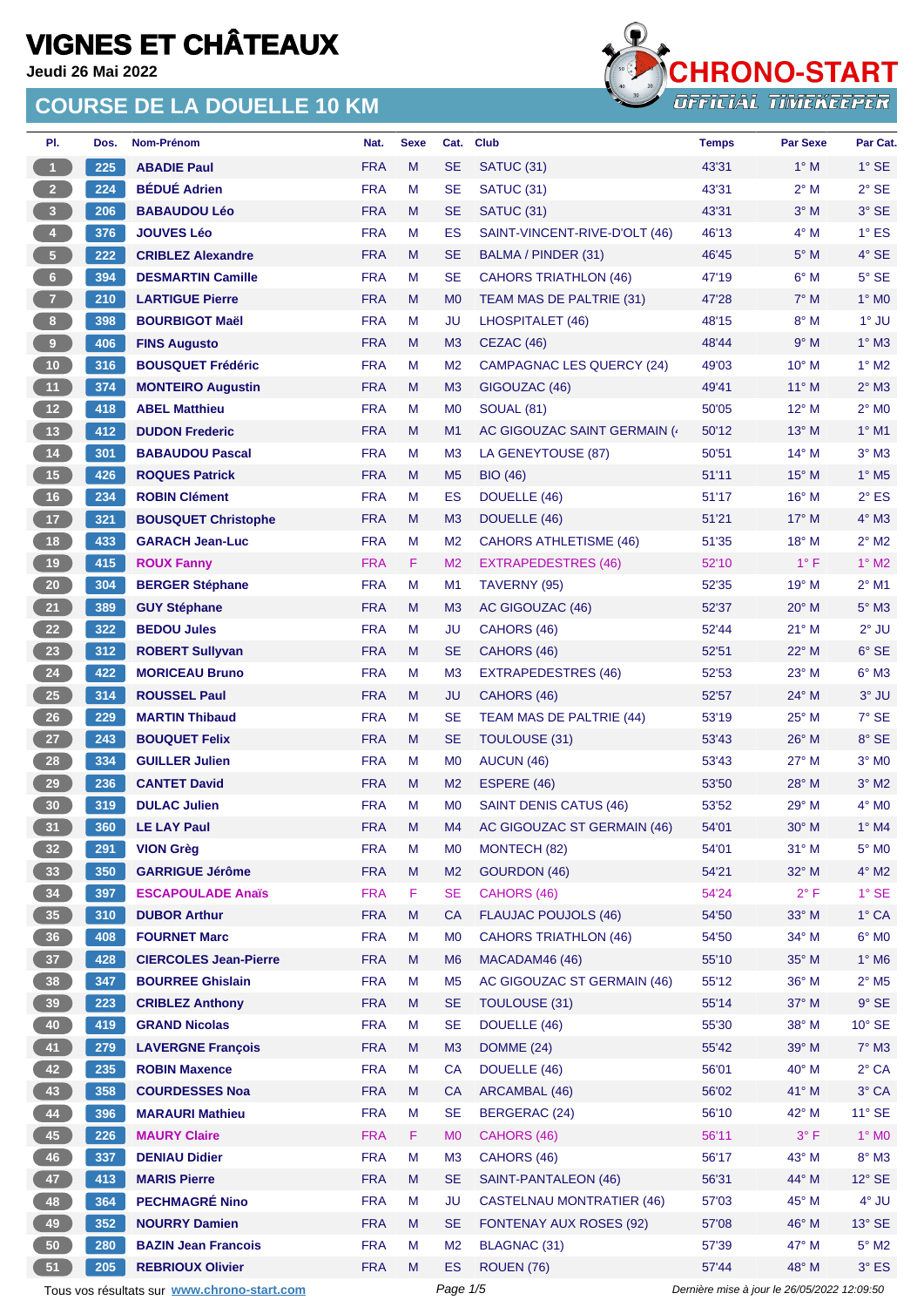**Jeudi 26 Mai 2022**

### **COURSE DE LA DOUELLE 10 KM**



| PI.           | Dos. | Nom-Prénom                        | Nat.       | <b>Sexe</b> | Cat.           | Club                              | <b>Temps</b> | <b>Par Sexe</b> | Par Cat.                 |
|---------------|------|-----------------------------------|------------|-------------|----------------|-----------------------------------|--------------|-----------------|--------------------------|
| 52            | 209  | <b>ALESI Mathieu</b>              | <b>FRA</b> | M           | M <sub>0</sub> | TEAM MAS DE PALTRIE (92)          | 57'49        | $49^\circ$ M    | $7^\circ$ MO             |
| 53            | 365  | <b>DEJEAN Thierry</b>             | <b>FRA</b> | M           | M <sub>1</sub> | LES FORTICHES DU LAURAGAIS        | 57'53        | 50° M           | $3°$ M1                  |
| 54            | 391  | <b>BALITRAND Jérome</b>           | <b>FRA</b> | M           | M <sub>1</sub> | CASTELNAU-MONTRATIER (46)         | 58'07        | $51^\circ$ M    | 4° M1                    |
| 55            | 228  | <b>MARTIN François</b>            | <b>FRA</b> | M           | M <sub>5</sub> | TEAM MAS DE PALTRIE (33)          | 58'11        | 52° M           | $3°$ M <sub>5</sub>      |
| 56            | 369  | <b>PONTORNO Valeria</b>           | <b>ITA</b> | F           | M <sub>0</sub> | <b>ASBA (49)</b>                  | 58'23        | $4^{\circ}$ F   | $2^{\circ}$ MO           |
| 57            | 215  | <b>TOURPIN David</b>              | <b>FRA</b> | M           | M <sub>2</sub> | CAHORS (46)                       | 58'30        | $53^\circ$ M    | $6^{\circ}$ M2           |
| 58            | 283  | <b>CALVY Emmanuel</b>             | <b>FRA</b> | M           | M <sub>3</sub> | LE MONTAT (46)                    | 58'40        | 54° M           | $9°$ M3                  |
| 59            | 260  | <b>MOULY Pierre</b>               | <b>FRA</b> | M           | <b>SE</b>      | LHERM (46)                        | 59'11        | $55^{\circ}$ M  | $14^{\circ}$ SE          |
| 60            | 269  | <b>MOULY Ludovic</b>              | <b>FRA</b> | M           | M3             | <b>EXTRAPEDESTRES (46)</b>        | 59'11        | 56° M           | $10^{\circ}$ M3          |
| 61            | 293  | <b>TEULIERES Karine</b>           | <b>FRA</b> | F           | M <sub>2</sub> | ST PAUL-FLAUGNAC (46)             | 59'15        | $5^{\circ}$ F   | $2^{\circ}$ M2           |
| 62            | 414  | <b>CHANOURDIE Pauline</b>         | <b>FRA</b> | F           | <b>SE</b>      | <b>BEAULIEU SUR DORDOGNE (19)</b> | 59'25        | $6^{\circ}$ F   | $2°$ SE                  |
| 63            | 399  | <b>VERGNE Xavier</b>              | <b>FRA</b> | M           | M <sub>1</sub> | ALTILLAC (19)                     | 59'26        | $57^\circ$ M    | $5^\circ$ M1             |
| 64            | 425  | <b>SALSAC Laurent</b>             | <b>FRA</b> | M           | M <sub>1</sub> | <b>LIOURDRES (19)</b>             | 59'28        | 58° M           | $6^\circ$ M1             |
| 65            | 230  | <b>CANDAS Francis</b>             | <b>FRA</b> | M           | M <sub>3</sub> | PLEIN OUEST (91)                  | 59'54        | $59^{\circ}$ M  | 11° M3                   |
| 66            | 388  | <b>DAJEAN Yannick</b>             | <b>FRA</b> | M           | M <sub>2</sub> | <b>TRESPOUX RASSIELS (46)</b>     | 1h00'07      | $60^\circ$ M    | $7^\circ$ M2             |
| 67            | 328  | <b>VOGEL Florian</b>              | <b>FRA</b> | M           | <b>ES</b>      | CAHORS (46)                       | 1h00'27      | 61° M           | $4^\circ$ ES             |
| 68            | 324  | <b>AVOUSTIN Pierre</b>            | <b>FRA</b> | M           | <b>SE</b>      | TOULOUSE (31)                     | 1h00'45      | 62° M           | $15^\circ$ SE            |
| 69            | 379  | <b>LIGONIE Pascale</b>            | <b>FRA</b> | F           | M <sub>5</sub> | AC GIGOUZAC-ST GERMAIN (46)       | 1h00'47      | $7^{\circ}$ F   | $1^\circ$ M <sub>5</sub> |
| 70            | 339  | <b>NOEL Jean-Michel</b>           | <b>FRA</b> | M           | M <sub>6</sub> | AC GIGOUZAC ST GERMAIN (46)       | 1h00'59      | $63^\circ$ M    | $2^{\circ}$ M6           |
| 71            | 268  | <b>NORAZ Marc</b>                 | <b>FRA</b> | M           | M4             | <b>AGEN (47)</b>                  | 1h01'14      | $64^{\circ}$ M  | $2^{\circ}$ M4           |
| 72            | 410  | <b>ROUGIÉ Tristan</b>             | <b>FRA</b> | M           | CA             | LABASTIDE-MARNHAC (46)            | 1h01'18      | $65^{\circ}$ M  | 4° CA                    |
| 73            | 320  | <b>BERGER Sylvia</b>              | <b>FRA</b> | F           | M <sub>0</sub> | TAVERNY (95)                      | 1h01'21      | $8^{\circ}$ F   | $3°$ MO                  |
| 74            | 218  | <b>ALESI Vincent</b>              | <b>FRA</b> | M           | <b>SE</b>      | TEAM MAS DE PALTRIE (75)          | 1h01'22      | $66^{\circ}$ M  | $16^\circ$ SE            |
| 75            | 286  | <b>BOUDET Martin</b>              | <b>FRA</b> | M           | ES             | <b>BRASSAC (81)</b>               | 1h01'27      | $67^\circ$ M    | $5^\circ$ ES             |
| 76            | 430  | <b>BRUN Aurore</b>                | <b>FRA</b> | F           | <b>SE</b>      | <b>CAHORS ATHLETISME (31)</b>     | 1h01'36      | $9^{\circ}$ F   | 3° SE                    |
| 77            | 273  | <b>HAUTEFEUILLE Octave</b>        | <b>FRA</b> | M           | <b>CA</b>      | TOULOUSE (31)                     | 1h01'37      | $68^{\circ}$ M  | 5° CA                    |
| 78            | 393  | <b>LAGARDE François-Christian</b> | <b>FRA</b> | M           | M <sub>6</sub> | MAC 47 MONFLANQUIN (47)           | 1h01'43      | $69^\circ$ M    | $3^\circ$ M6             |
| 79            | 264  | <b>PAUL Francis</b>               | <b>FRA</b> | M           | M <sub>6</sub> | <b>EXTRAPEDESTRES (46)</b>        | 1h01'43      | $70^\circ$ M    | $4^\circ$ M6             |
| 80            | 287  | <b>THOUY Charles</b>              | <b>FRA</b> | M           | ES             | BRASSAC (81)                      | 1h01'44      | $71^\circ$ M    | $6^{\circ}$ ES           |
| 81            | 432  | <b>GARCON Caroline</b>            | <b>FRA</b> | F           | <b>SE</b>      | <b>CAHORS ATHLETISME (46)</b>     | 1h01'54      | $10^{\circ}$ F  | 4° SE                    |
| 82)           | 355  | <b>RECOCHE Vincent</b>            | <b>FRA</b> | M           | M1             | ESVENTADA (31)                    | 1h02'16      | 72° M           | $7^\circ$ M1             |
| 83            | 387  | <b>TERZI Olivier</b>              | <b>FRA</b> | M           | M <sub>2</sub> | FORZA CORSICA (31)                | 1h02'17      | 73° M           | $8^\circ$ M2             |
| 84            | 333  | <b>BLANCO David</b>               | <b>FRA</b> | M           | M <sub>5</sub> | MACADAM46 (46)                    | 1h02'18      | 74° M           | $4^\circ$ M5             |
| 85            | 249  | <b>SOURSOU Nathalie</b>           | <b>FRA</b> | F           | M4             | <b>LABASTIDE MARNHAC (46)</b>     | 1h02'24      | $11^{\circ}$ F  | $1^\circ$ M4             |
| 86            | 402  | <b>URSET Maxime</b>               | <b>FRA</b> | M           | <b>SE</b>      | <b>VILLEURBANNE (69)</b>          | 1h02'39      | 75° M           | $17^\circ$ SE            |
| 87            | 416  | <b>ELIE Aurélie</b>               | <b>FRA</b> | F           | M1             | <b>SAINT ESCOBILLE (91)</b>       | 1h02'40      | $12^{\circ}$ F  | $1^\circ$ M1             |
| 88            | 323  | <b>SAINT HILAIRE Jean Claude</b>  | <b>FRA</b> | M           | M <sub>6</sub> | LUZECH (46)                       | 1h02'46      | 76° M           | $5^\circ$ M6             |
| 89            | 261  | <b>SUAREZ Guy</b>                 | <b>FRA</b> | M           | M7             | AC GIGOUZAC (46)                  | 1h03'05      | 77° M           | $1^\circ$ M7             |
| 90            | 409  | <b>SECONDO Laurent</b>            | <b>FRA</b> | M           | M4             | <b>VILLESEQUE (46)</b>            | 1h03'23      | 78° M           | $3°$ M4                  |
| 91            | 257  | <b>TEULIERES Jean Marc</b>        | <b>FRA</b> | M           | M7             | <b>EXTRAPEDESTRES (46)</b>        | 1h03'30      | 79° M           | $2^{\circ}$ M7           |
| 92            | 381  | <b>FONTANELLA Jean Michel</b>     | <b>FRA</b> | M           | M <sub>2</sub> | <b>TRAIL DES FONTAINES (46)</b>   | 1h03'34      | 80° M           | $9°$ M2                  |
| 93            | 431  | <b>PICARD Lola</b>                | <b>FRA</b> | F           | <b>SE</b>      | AC GIGOUZAC SAINT GERMAIN (4      | 1h03'38      | $13^{\circ}$ F  | $5^\circ$ SE             |
| 94            | 244  | <b>VALENTIN Claire</b>            | <b>FRA</b> | F           | <b>SE</b>      | <b>TOULOUSE (31)</b>              | 1h03'45      | $14^{\circ}$ F  | $6°$ SE                  |
| 95            | 266  | <b>DELPY Julien</b>               | <b>FRA</b> | M           | M <sub>0</sub> | CUZANCE (46)                      | 1h03'46      | 81° M           | 8° MO                    |
| 96            | 330  | <b>VOGEL Dimitri</b>              | <b>FRA</b> | M           | M <sub>2</sub> | CAHORS (46)                       | 1h03'55      | 82° M           | $10^{\circ}$ M2          |
| 97            | 435  | <b>PRADIE Aurélien</b>            | <b>FRA</b> | M           | M <sub>0</sub> | <b>LABASTIDE MURAT (46)</b>       | 1h03'57      | 83° M           | $9°$ MO                  |
| 98            | 434  | <b>NODARI Sébastien</b>           | <b>FRA</b> | M           | M <sub>3</sub> | LALBENQUE (46)                    | 1h03'57      | 84° M           | $12^{\circ}$ M3          |
| 99            | 351  | <b>FAURE Daniel</b>               | <b>FRA</b> | M           | M <sub>2</sub> | ST PAUL FLAUGNAC (46)             | 1h03'58      | 85° M           | $11^{\circ}$ M2          |
| 100           | 265  | <b>KULIFAJ Dorian</b>             | <b>FRA</b> | M           | <b>SE</b>      | NAILLOUX (31)                     | 1h04'05      | 86° M           | $18^\circ$ SE            |
| $101$         | 348  | <b>TRUDGETT Didier</b>            | <b>FRA</b> | M           | M <sub>6</sub> | AC GIGOUZAC (46)                  | 1h04'26      | 87° M           | $6^\circ$ M6             |
| $\boxed{102}$ | 403  | <b>GUARY Herve</b>                | <b>FRA</b> | M           | M4             | <b>RUN LIFE 46 (46)</b>           | 1h04'45      | 88° M           | $4^\circ$ M4             |

Tous vos résultats sur **[www.chrono-start.com](https://www.chrono-start.com/)** Page 2/5 Page 2/5 Dernière mise à jour le 26/05/2022 12:09:50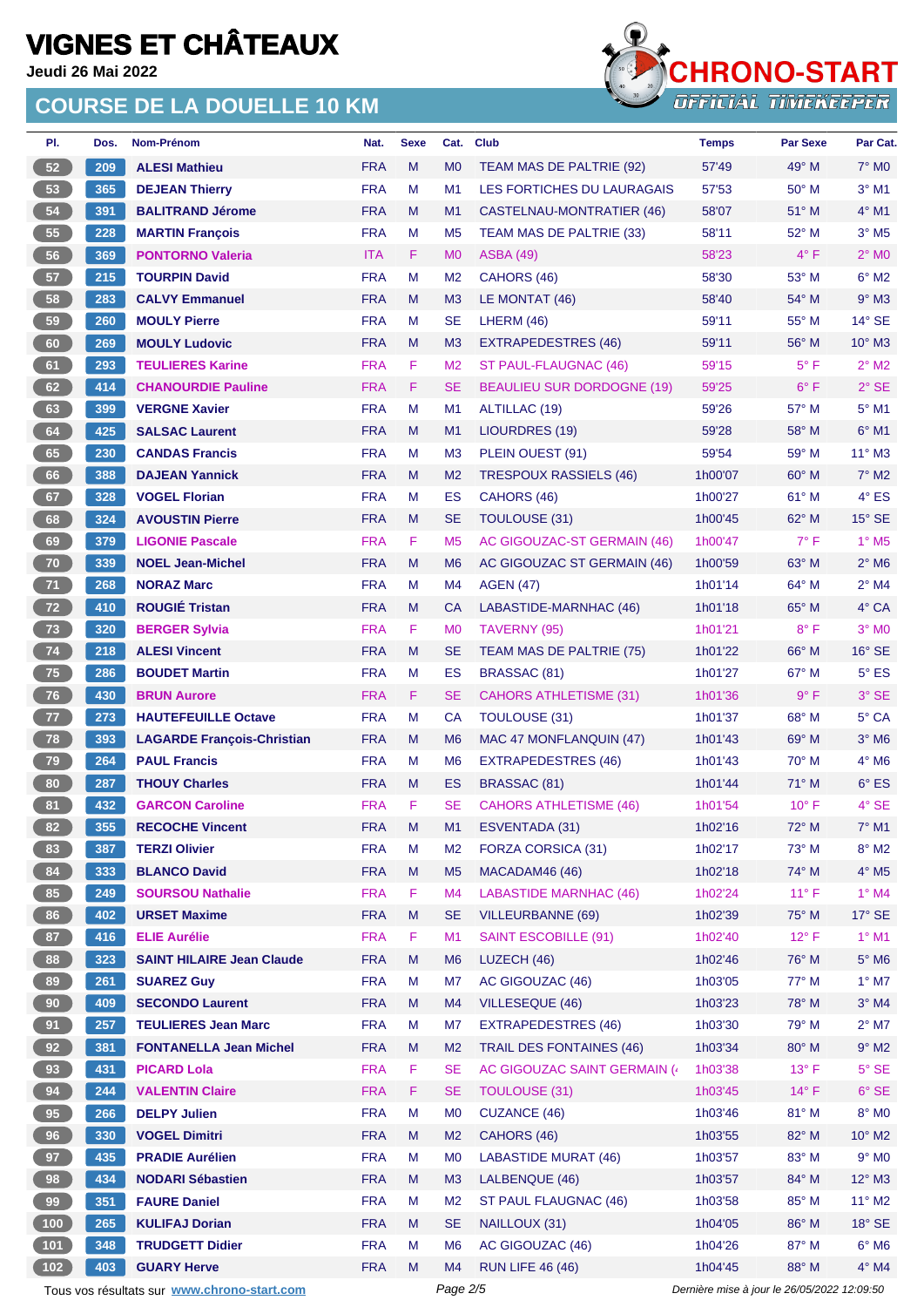**Jeudi 26 Mai 2022**

### **COURSE DE LA DOUELLE 10 KM**



| PI.                                                                         | Dos. | Nom-Prénom                                  | Nat.       | <b>Sexe</b> | Cat.           | <b>Club</b>                    | <b>Temps</b>                                | Par Sexe       | Par Cat.                   |
|-----------------------------------------------------------------------------|------|---------------------------------------------|------------|-------------|----------------|--------------------------------|---------------------------------------------|----------------|----------------------------|
| 103                                                                         | 367  | <b>DUBOCAGE Sophie</b>                      | <b>FRA</b> | F.          | <b>MO</b>      | <b>AVIRON CADURCIEN (46)</b>   | 1h04'46                                     | $15^{\circ}$ F | $4^\circ$ MO               |
| $\boxed{104}$                                                               | 263  | <b>AUBIN Delphine</b>                       | <b>FRA</b> | F           | M <sub>3</sub> | GIGOUZAC (46)                  | 1h04'51                                     | $16^{\circ}$ F | $1^\circ$ M3               |
| 105                                                                         | 411  | <b>SALCET Sandrine</b>                      | <b>FRA</b> | F.          | M <sub>1</sub> | AC GIGOUZAC SAINT GERMAIN (    | 1h04'52                                     | $17^{\circ}$ F | $2^{\circ}$ M1             |
| 106                                                                         | 303  | <b>PANIS Thierry</b>                        | <b>FRA</b> | M           | M <sub>2</sub> | SAINT PAUL DE LOUBRESSAC (4)   | 1h05'03                                     | $89^\circ$ M   | 12° M2                     |
| 107                                                                         | 318  | <b>BORNEL Cedric</b>                        | <b>FRA</b> | M           | M <sub>2</sub> | CAILLAC (46)                   | 1h05'29                                     | $90^\circ$ M   | 13° M2                     |
| 108                                                                         | 250  | <b>VANEL Olivier</b>                        | <b>FRA</b> | М           | M <sub>3</sub> | <b>ASNIERES SUR OISE (95)</b>  | 1h05'53                                     | 91° M          | $13^{\circ}$ M3            |
| 109                                                                         | 405  | <b>LINANT Thierry</b>                       | <b>FRA</b> | M           | M <sub>3</sub> | ST SYLVESTRE SUR LOT (47)      | 1h06'03                                     | $92^{\circ}$ M | 14° M3                     |
| $110$                                                                       | 208  | <b>MARLOT Eric</b>                          | <b>FRA</b> | M           | M4             | CAHORS (46)                    | 1h06'06                                     | $93^\circ$ M   | $5^\circ$ M4               |
| $\boxed{111}$                                                               | 302  | <b>PANIS Valérie</b>                        | <b>FRA</b> | F.          | M1             | SAINT PAUL DE LOUBRESSAC (4)   | 1h06'12                                     | $18^{\circ}$ F | $3°$ M1                    |
| $\boxed{112}$                                                               | 271  | <b>FAUSSER Nadine</b>                       | <b>FRA</b> | F           | M <sub>6</sub> | <b>EXTRAPEDESTRES (46)</b>     | 1h06'21                                     | $19°$ F        | 1° M6                      |
| $113$                                                                       | 384  | <b>BERT-LATRILLE Nathalie</b>               | <b>FRA</b> | F.          | M <sub>2</sub> | <b>TOULOUSE (31)</b>           | 1h06'42                                     | $20^{\circ}$ F | $3^\circ$ M2               |
| $\boxed{114}$                                                               | 385  | <b>CLERC Christophe</b>                     | <b>FRA</b> | M           | M <sub>2</sub> | <b>TOULOUSE (31)</b>           | 1h06'42                                     | 94° M          | 14° M2                     |
| (115)                                                                       | 326  | <b>LE CORVEC Axelle</b>                     | <b>FRA</b> | F.          | ES             | <b>BERGERAC (24)</b>           | 1h06'53                                     | $21^{\circ}$ F | $1^\circ$ ES               |
| (116)                                                                       | 424  | <b>FOURNIOUX Sonia</b>                      | <b>FRA</b> | F.          | SE             | <b>TOULOUSE (31)</b>           | 1h06'54                                     | $22^{\circ}$ F | $7°$ SE                    |
| $117$                                                                       | 311  | <b>MOULY Lina</b>                           | <b>FRA</b> | F.          | ES             | CAHORS (46)                    | 1h07'17                                     | $23^{\circ}$ F | $2^{\circ}$ ES             |
| $118$                                                                       | 423  | <b>LAFARGUE Lea</b>                         | <b>FRA</b> | F           | <b>SE</b>      | CAHORS (46)                    | 1h07'28                                     | $24^{\circ}$ F | 8° SE                      |
| (119)                                                                       | 392  | <b>LAFON Alexandre</b>                      | <b>FRA</b> | M           | M <sub>2</sub> | CAHORS (46)                    | 1h07'35                                     | $95^\circ$ M   | $15^{\circ}$ M2            |
| $120$                                                                       | 276  | <b>MOMBLE Christelle</b>                    | <b>FRA</b> | F.          | M <sub>2</sub> | <b>BLAGNAC (31)</b>            | 1h07'42                                     | $25^{\circ}$ F | $4^{\circ}$ M2             |
| $121$                                                                       | 371  | <b>LAPOTRE Sylvain</b>                      | <b>FRA</b> | M           | M <sub>2</sub> | LES PECHS DU VERS (46)         | 1h07'51                                     | $96^\circ$ M   | $16^\circ$ M2              |
| $122$                                                                       | 292  | <b>TIPLIÉ Yoan</b>                          | <b>FRA</b> | M           | M1             | SALVAGNAC-CAJARC (12)          | 1h07'51                                     | 97° M          | $8^\circ$ M1               |
| $123$                                                                       | 247  | <b>TIPLIE Michel</b>                        | <b>FRA</b> | M           | M <sub>6</sub> | GUITALENS-L'ALBAREDE (81)      | 1h07'51                                     | 98° M          | $7^\circ$ M6               |
| 124                                                                         | 372  | <b>LAPOTRE Antoinette</b>                   | <b>FRA</b> | F           | M <sub>1</sub> | LES PECHS DU VERS (46)         | 1h07'59                                     | $26^{\circ}$ F | 4° M1                      |
| $125$                                                                       | 203  | <b>ANTOLINOS Christelle</b>                 | <b>FRA</b> | F           | M1             | <b>MONDONVILLE (31)</b>        | 1h08'14                                     | $27^\circ$ F   | $5^\circ$ M1               |
| $126$                                                                       | 284  | <b>BOUQUIER Maïté</b>                       | <b>FRA</b> | F           | SE             | <b>TOULOUSE (31)</b>           | 1h08'52                                     | $28^{\circ}$ F | $9°$ SE                    |
| 127                                                                         | 213  | <b>ALESI Michel</b>                         | <b>FRA</b> | M           | M <sub>5</sub> | TEAM MAS DE PALTRIE (46)       | 1h09'19                                     | 99° M          | $5^\circ$ M5               |
| 128                                                                         | 420  | <b>ROBIN Stéphane</b>                       | <b>FRA</b> | M           | M <sub>3</sub> | DOUELLE (46)                   | 1h09'24                                     | $100^\circ$ M  | 15° M3                     |
| 129                                                                         | 359  | <b>BRUNET Dominique</b>                     | <b>FRA</b> | M           | M4             | LESPINASSE (31)                | 1h09'26                                     | 101° M         | $6^\circ$ M4               |
| $\begin{array}{c} \hline 130 \end{array}$                                   | 251  | <b>GARCIA JANIS Evan</b>                    | <b>FRA</b> | М           | CA             | ARCAMBAL (46)                  | 1h09'29                                     | $102^\circ$ M  | 6° CA                      |
| $\begin{array}{c} \boxed{131} \end{array}$                                  | 354  | <b>GARCIA Bernard</b>                       | <b>FRA</b> | M           | M <sub>5</sub> | TEAM MAS DE PALTRIE (46)       | 1h09'33                                     | $103^\circ$ M  | $6^\circ$ M5               |
| 132                                                                         | 275  | <b>NASTORG Fabien</b>                       | <b>FRA</b> | M           | M <sub>3</sub> | CAHORS (46)                    | 1h09'39                                     | $104^\circ$ M  | $16^\circ$ M3              |
| (133)                                                                       | 315  | <b>CLUZEAUD Rachel</b>                      | <b>FRA</b> | F           | M <sub>1</sub> | <b>LES EXTRAPEDESTRES (46)</b> | 1h09'46                                     | 29°F           | $6^\circ$ M1               |
|                                                                             | 345  | <b>BUFFET Josette</b>                       | <b>FRA</b> | F           | M <sub>5</sub> | CALAMANE (46)                  | 1h10'16                                     | $30^\circ$ F   | $2^{\circ}$ M <sub>5</sub> |
| 135                                                                         | 361  | <b>LINSAC Philippe</b>                      | <b>FRA</b> | M           | M4             | CAHORS (46)                    | 1h10'26                                     | 105° M         | 7° M4                      |
| $136$                                                                       | 429  | <b>BENVENUTO Françoise</b>                  | <b>FRA</b> | F           | M <sub>2</sub> | <b>CAHORS ATHLETISME (46)</b>  | 1h10'30                                     | 31° F          | $5^\circ$ M2               |
| (137)                                                                       | 317  | <b>BORNEL Carolane</b>                      | <b>FRA</b> | F           | <b>CA</b>      | CAILLAC (46)                   | 1h10'32                                     | 32° F          | 1° CA                      |
| $\begin{array}{c} \n \textbf{138}\n \end{array}$                            | 346  | <b>HERMET Pierre</b>                        | <b>FRA</b> | M           | M <sub>2</sub> | CAHORS (46)                    | 1h10'34                                     | 106° M         | 17° M2                     |
| $139$                                                                       | 259  | <b>KERHIR Gaelle</b>                        | <b>FRA</b> | F.          | M1             | <b>MERCUES (46)</b>            | 1h10'45                                     | 33° F          | 7° M1                      |
| $140$                                                                       | 327  | <b>TARADE Jean-Louis</b>                    | <b>FRA</b> | M           | M <sub>6</sub> | <b>LUZECH 46 (46)</b>          | 1h10'54                                     | 107° M         | $8^\circ$ M6               |
| $\begin{array}{c} \n \begin{array}{c} \n 141 \n \end{array} \n \end{array}$ | 342  | <b>BRETON Christine</b>                     | <b>FRA</b> | F           | M4             | LES JUNIES (46)                | 1h10'57                                     | 34° F          | $2^{\circ}$ M4             |
| $142$                                                                       | 386  | <b>CAMINADE Isabelle</b>                    | <b>FRA</b> | F           | M <sub>0</sub> | SAINT-SAUVEUR (31)             | 1h11'02                                     | 35°F           | $5^\circ$ MO               |
| 143                                                                         | 378  | <b>DUREPAIRE Erwan</b>                      | <b>FRA</b> | M           | M <sub>2</sub> | <b>EXTRAPEDESTRES (46)</b>     | 1h11'07                                     | 108° M         | 18° M2                     |
| $\boxed{144}$                                                               | 289  | <b>LAPORTE Dominique</b>                    | <b>FRA</b> | M           | M <sub>3</sub> | PRADINES (46)                  | 1h11'22                                     | 109° M         | $17^\circ$ M3              |
| (145)                                                                       | 246  | <b>GAUDICHAU Jérôme</b>                     | <b>FRA</b> | ${\sf M}$   | M <sub>2</sub> | <b>BETAILLE</b> (46)           | 1h11'28                                     | 110° M         | 19° M2                     |
| 146                                                                         | 357  | <b>COURDESSES Christophe</b>                | <b>FRA</b> | M           | M <sub>2</sub> | ARCAMBAL (46)                  | 1h11'48                                     | $111^\circ$ M  | $20^\circ$ M2              |
| $147$                                                                       | 362  | <b>LE RHUN Veronique</b>                    | <b>FRA</b> | F.          | M3             | CAHORS (46)                    | 1h11'50                                     | 36°F           | $2^{\circ}$ M3             |
| $148$                                                                       | 267  | <b>CHÉNÉ Sabine</b>                         | <b>FRA</b> | F           | M <sub>2</sub> | S/L ASPTT AGEN (47)            | 1h11'50                                     | 37° F          | $6^\circ$ M2               |
| (149)                                                                       | 427  | <b>TREZIERES Caroline</b>                   | <b>FRA</b> | F.          | M1             | BALMA (31)                     | 1h11'56                                     | 38°F           | $8^\circ$ M1               |
| $150$                                                                       | 258  | <b>WILHELM Sylvie</b>                       | <b>FRA</b> | F           | M <sub>2</sub> | <b>VILLEMATIER (31)</b>        | 1h11'57                                     | 39° F          | $7^\circ$ M2               |
| (151)                                                                       | 238  | <b>SEMPÉ Sophie</b>                         | <b>FRA</b> | F           | M <sub>2</sub> | <b>AGEN (47)</b>               | 1h11'57                                     | 40°F           | $8^\circ$ M2               |
| $152$                                                                       | 278  | <b>PATARIN Nicolas</b>                      | <b>FRA</b> | M           | M <sub>2</sub> | <b>MONTAUBAN (82)</b>          | 1h12'10                                     | 112° M         | $21^{\circ}$ M2            |
| $153$                                                                       | 231  | <b>LAMICHE Coralie</b>                      | <b>FRA</b> | F           | <b>MO</b>      | SOUILLAC (46)                  | 1h12'19                                     | 41°F           | $6^\circ$ MO               |
|                                                                             |      | Tous vos résultats sur www.chrono-start.com |            |             | Page 3/5       |                                | Dernière mise à jour le 26/05/2022 12:09:50 |                |                            |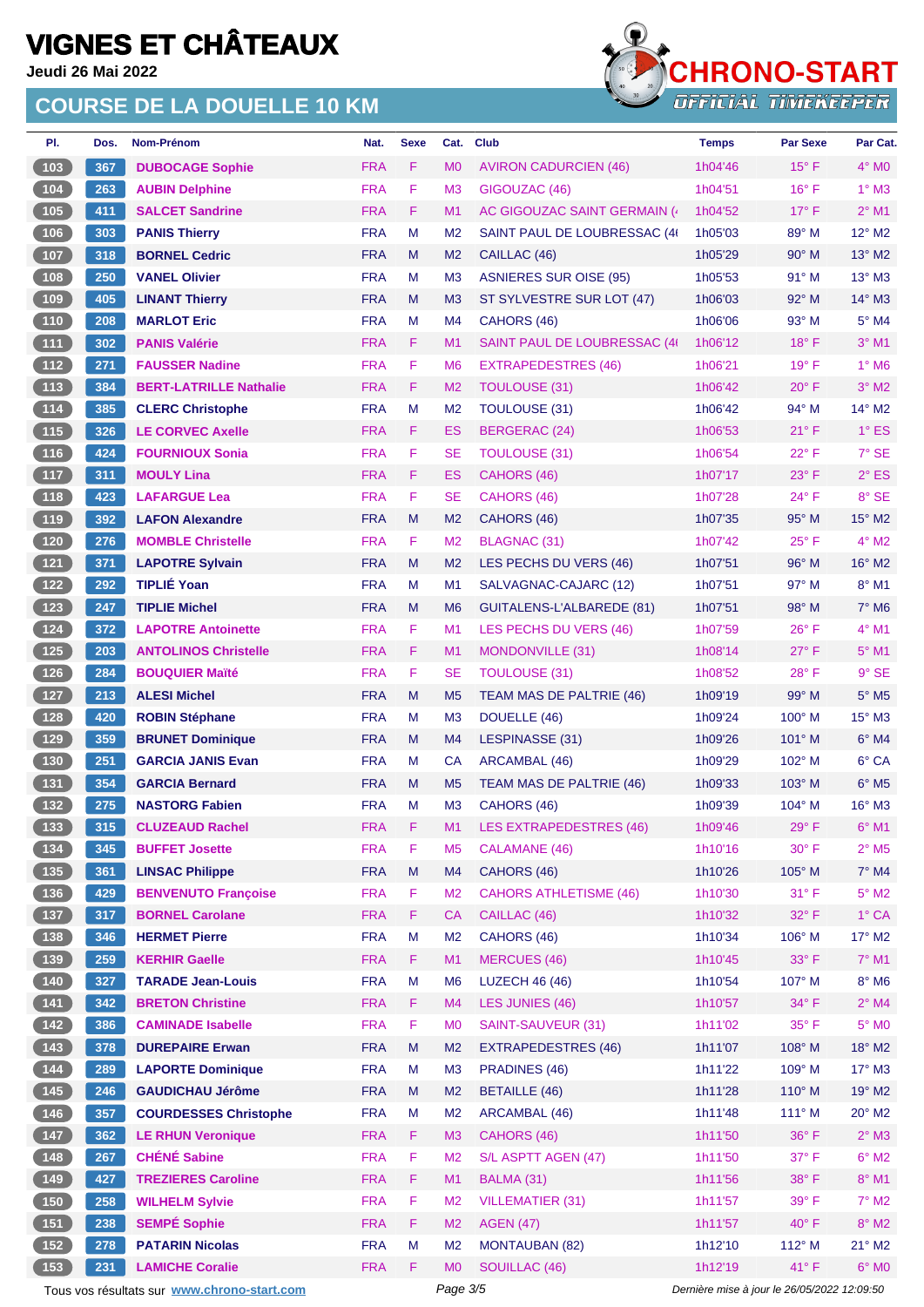**Jeudi 26 Mai 2022**

### **COURSE DE LA DOUELLE 10 KM**



| PI.                                        | Dos. | Nom-Prénom                     | Nat.       | <b>Sexe</b> | Cat.           | <b>Club</b>                     | <b>Temps</b> | <b>Par Sexe</b> | Par Cat.                 |
|--------------------------------------------|------|--------------------------------|------------|-------------|----------------|---------------------------------|--------------|-----------------|--------------------------|
| 154                                        | 340  | <b>BACH Nicole</b>             | <b>FRA</b> | F           | M <sub>5</sub> | SATUC (31)                      | 1h12'31      | 42° F           | $3°$ M <sub>5</sub>      |
| (155)                                      | 285  | <b>MARAVAL Dorian</b>          | <b>FRA</b> | M           | ES             | <b>BRASSAC (81)</b>             | 1h12'31      | $113^\circ$ M   | $7^\circ$ ES             |
| (156)                                      | 349  | <b>PIRIS Isabelle</b>          | <b>FRA</b> | F           | M <sub>2</sub> | <b>GOURDON (46)</b>             | 1h13'03      | 43° F           | $9°$ M2                  |
| 157                                        | 417  | <b>LAGARDE Guy</b>             | <b>FRA</b> | M           | M <sub>5</sub> | TRAIL DU SOLEIL COUCHANT (46    | 1h13'37      | $114^\circ$ M   | $7°$ M <sub>5</sub>      |
| 158                                        | 332  | <b>MEDAN Jean-Pierre</b>       | <b>FRA</b> | M           | M <sub>6</sub> | CA BALMA (31)                   | 1h13'42      | 115° M          | $9°$ M <sub>6</sub>      |
| (159)                                      | 338  | <b>PIETRI Sandrine</b>         | <b>FRA</b> | F.          | M <sub>2</sub> | ANTONY (92)                     | 1h13'50      | 44° F           | $10^{\circ}$ M2          |
| (160)                                      | 233  | <b>JELEN Eric</b>              | <b>FRA</b> | M           | M <sub>4</sub> | LUZECH (46)                     | 1h14'28      | $116^\circ$ M   | $8^\circ$ M4             |
| 161                                        | 295  | <b>LADOUX Thomas</b>           | <b>FRA</b> | M           | M <sub>0</sub> | <b>CRAS (46)</b>                | 1h14'31      | $117^\circ$ M   | $10^{\circ}$ MO          |
| 162                                        | 294  | <b>LADOUX Camille</b>          | <b>FRA</b> | F.          | M <sub>0</sub> | CAHORS (46)                     | 1h14'33      | $45^{\circ}$ F  | $7^\circ$ MO             |
| (163)                                      | 344  | <b>BUFFET Gérard</b>           | <b>FRA</b> | M           | M7             | CALAMANE (46)                   | 1h14'35      | 118° M          | $3°$ M7                  |
| 164                                        | 221  | <b>SUTTON Jeanne</b>           | <b>FRA</b> | F.          | M <sub>3</sub> | CE THALES (33)                  | 1h14'39      | $46^{\circ}$ F  | $3°$ M <sub>3</sub>      |
| (165)                                      | 383  | <b>KIEFFER Philippe</b>        | <b>FRA</b> | M           | M <sub>4</sub> | GOURDON (46)                    | 1h14'39      | 119° M          | $9°$ M4                  |
| (166)                                      | 390  | <b>JEHEL Mike</b>              | <b>FRA</b> | M           | M1             | <b>TOULOUSE (31)</b>            | 1h15'06      | $120^\circ$ M   | $9°$ M1                  |
| (167)                                      | 248  | <b>ZAGRODNICKI Anne-Sophie</b> | <b>FRA</b> | F           | M1             | <b>BETAILLE (46)</b>            | 1h15'19      | 47° F           | $9°$ M1                  |
| $\boxed{168}$                              | 375  | <b>MARAVAL Alain</b>           | <b>FRA</b> | M           | M <sub>4</sub> | AC GIGOUZAC SAINT GERMAIN (     | 1h15'35      | $121^\circ$ M   | 10° M4                   |
| $169$                                      | 395  | <b>KIEFFER Audrey</b>          | <b>FRA</b> | F           | <b>SE</b>      | <b>PARIS (75)</b>               | 1h15'36      | 48°F            | $10^{\circ}$ SE          |
| (170)                                      | 329  | <b>BURG Laurence</b>           | <b>FRA</b> | F           | M <sub>3</sub> | CAHORS (46)                     | 1h15'58      | $49^{\circ}$ F  | $4^\circ$ M3             |
| 171                                        | 232  | <b>SOUYRI Manon</b>            | <b>FRA</b> | F           | <b>SE</b>      | <b>ALBI</b> (81)                | 1h16'18      | $50^{\circ}$ F  | $11^\circ$ SE            |
| (172)                                      | 343  | <b>LARROQUE Alexia</b>         | <b>FRA</b> | F           | <b>SE</b>      | <b>MONTPEZAT DE QUERCY (82)</b> | 1h16'33      | $51^{\circ}$ F  | $12^\circ$ SE            |
| 173                                        | 227  | <b>LONGUEVILLE Anne</b>        | <b>FRA</b> | F           | M <sub>0</sub> | <b>MONTPEZAT DE QUERCY (82)</b> | 1h16'33      | $52^{\circ}$ F  | $8^\circ$ MO             |
| (174)                                      | 363  | <b>PECHMAGRÉ Vincent</b>       | <b>FRA</b> | M           | M <sub>3</sub> | CASTELNAU MONTRATIER (46)       | 1h16'38      | 122° M          | 18° M3                   |
| $175$                                      | 204  | <b>REBRIOUX Stéphane</b>       | <b>FRA</b> | M           | M <sub>3</sub> | CHATEAUROUX (36)                | 1h16'47      | $123^\circ$ M   | $19^\circ$ M3            |
| (176)                                      | 382  | <b>DIEHL Eve</b>               | <b>FRA</b> | F           | M <sub>2</sub> | <b>ASNIERES SUR SEINE (92)</b>  | 1h17'28      | 53° F           | 11° M2                   |
| $\overline{177}$                           | 341  | <b>BARDINA Fabien</b>          | <b>FRA</b> | м           | M4             | CASTELFRANC (46)                | 1h17'28      | $124^\circ$ M   | $11^{\circ}$ M4          |
| (178)                                      | 421  | <b>LACOMBE Jerome</b>          | <b>FRA</b> | M           | M <sub>3</sub> | <b>VILLESEQUE (46)</b>          | 1h17'45      | 125° M          | $20^\circ$ M3            |
| 179                                        | 274  | <b>PENAZZI Luc</b>             | <b>FRA</b> | M           | M <sub>5</sub> | <b>TOULOUSE (31)</b>            | 1h17'52      | $126^\circ$ M   | 8° M5                    |
| (180)                                      | 212  | <b>ALESI Nathalie</b>          | <b>FRA</b> | F.          | M <sub>5</sub> | TEAM MAS DE PALTRIE (46)        | 1h18'28      | $54^{\circ}$ F  | $4^\circ$ M <sub>5</sub> |
| (181)                                      | 300  | <b>GARDES Alain</b>            | <b>FRA</b> | м           | M <sub>6</sub> | <b>QUERCY SPORT NATURE (46)</b> | 1h18'32      | $127^\circ$ M   | 10° M6                   |
| (182)                                      | 368  | <b>MINARD Alexandre</b>        | <b>FRA</b> | M           | M <sub>2</sub> | CAHORS (46)                     | 1h18'46      | $128^\circ$ M   | $22^{\circ}$ M2          |
| 183                                        | 211  | <b>ALESI Marion</b>            | <b>FRA</b> | F           | M <sub>0</sub> | TEAM MAS DE PALTRIE (31)        | 1h18'58      | $55^{\circ}$ F  | $9^\circ$ M <sub>0</sub> |
| (184)                                      | 299  | <b>ALESI Lucie</b>             | <b>FRA</b> | F           | <b>SE</b>      | TEAM MAS DE PALTRIE (69)        | 1h19'12      | 56°F            | $13^\circ$ SE            |
| (185)                                      | 400  | <b>FORESTIE Isabelle</b>       | <b>FRA</b> | F           | M1             | <b>BIRAC MONTAUBAN (82)</b>     | 1h19'24      | 57°F            | 10° M1                   |
| 186                                        | 401  | <b>BOUDET Christophe</b>       | <b>FRA</b> | M           | M <sub>2</sub> | <b>BIRAC MONTAUBAN (82)</b>     | 1h19'25      | 129° M          | $23^\circ$ M2            |
| $187$                                      | 336  | <b>BOULAT Cyril</b>            | <b>FRA</b> | M           | M1             | CAHORS (46)                     | 1h20'01      | 130° M          | 10° M1                   |
| (188)                                      | 306  | <b>REYNES Manon</b>            | <b>FRA</b> | F.          | <b>SE</b>      | NANTES (44)                     | 1h21'20      | 58°F            | $14^\circ$ SE            |
| (189)                                      | 201  | <b>SOURSOU Marie-Jose</b>      | <b>FRA</b> | F           | M <sub>4</sub> | CAHORS (46)                     | 1h21'48      | 59°F            | $3°$ M4                  |
| (190)                                      | 282  | <b>BAZIN Helene</b>            | <b>FRA</b> | F           | M1             | <b>BLAGNAC (31)</b>             | 1h21'52      | 60° F           | $11^{\circ}$ M1          |
| 191                                        | 309  | <b>NOLLET Flora</b>            | <b>FRA</b> | F           | <b>SE</b>      | LAMOTHE-CASSEL (46)             | 1h22'14      | 61°F            | $15^\circ$ SE            |
| (192)                                      | 214  | ** Anonymat du Participant **  | <b>FRA</b> | F           | M <sub>2</sub> | CAHORS (46)                     | 1h22'44      | 62°F            | 12° M2                   |
| $\begin{array}{c} \boxed{193} \end{array}$ | 202  | <b>ANTOLINOS Luc</b>           | <b>FRA</b> | M           | M1             | MONDONVILLE (31)                | 1h22'45      | 131° M          | 11° M1                   |
| (194)                                      | 404  | <b>PAVARD Ghislaine</b>        | <b>FRA</b> | F           | M <sub>6</sub> | AC GIGOUZAC/ST GERMAIN (46)     | 1h23'13      | 63° F           | $2^{\circ}$ M6           |
| (195)                                      | 237  | <b>VANEL Catherine</b>         | <b>FRA</b> | F           | M <sub>3</sub> | <b>ASNIERES SUR OISE (95)</b>   | 1h24'11      | $64^{\circ}$ F  | $5^\circ$ M3             |
| (196)                                      | 298  | <b>MORCEAU Stéphanie</b>       | <b>FRA</b> | F           | M <sub>3</sub> | CAHORS (46)                     | 1h24'19      | $65^{\circ}$ F  | $6^\circ$ M3             |
| $197$                                      | 272  | <b>HAUTEFEUILLE Catherine</b>  | <b>FRA</b> | F           | M <sub>2</sub> | CAHORS (46)                     | 1h24'20      | $66^{\circ}$ F  | 13° M2                   |
| 198                                        | 331  | <b>DAUDON Hervé</b>            | <b>FRA</b> | M           | M <sub>3</sub> | <b>MONTASTRUC (82)</b>          | 1h24'22      | 132° M          | $21^\circ$ M3            |
| (199)                                      | 307  | <b>ALLUINE Cécile</b>          | <b>FRA</b> | F           | M <sub>2</sub> | <b>LAFRANCAISE (82)</b>         | 1h24'23      | $67^\circ$ F    | 14° M2                   |
| $\frac{200}{ }$                            | 219  | <b>BONDER Eric</b>             | <b>FRA</b> | M           | M <sub>4</sub> | PLAISANCE DU TOUCH (31)         | 1h24'32      | 133° M          | 12° M4                   |
| 201                                        | 353  | <b>MARTIN Brigitte</b>         | <b>FRA</b> | F           | M <sub>5</sub> | TEAM MAS DE PALTRIE (46)        | 1h25'06      | 68°F            | $5^\circ$ M5             |
| 202                                        | 356  | <b>MERLE Florence</b>          | <b>FRA</b> | F           | M4             | <b>EXTRAPEDESTRES (46)</b>      | 1h25'34      | 69°F            | $4^\circ$ M4             |
| 203                                        | 220  | <b>BONDER Karine</b>           | <b>FRA</b> | F           | M <sub>4</sub> | PLAISANCE DU TOUCH (31)         | 1h25'53      | $70^{\circ}$ F  | $5^\circ$ M4             |
| 204                                        | 325  | <b>GEFFROY Emilie</b>          | <b>FRA</b> | F           | M1             | CAHORS (46)                     | 1h26'31      | $71^\circ$ F    | 12° M1                   |

Tous vos résultats sur **[www.chrono-start.com](https://www.chrono-start.com/)** Page 4/5 Page 4/5 Dernière mise à jour le 26/05/2022 12:09:50